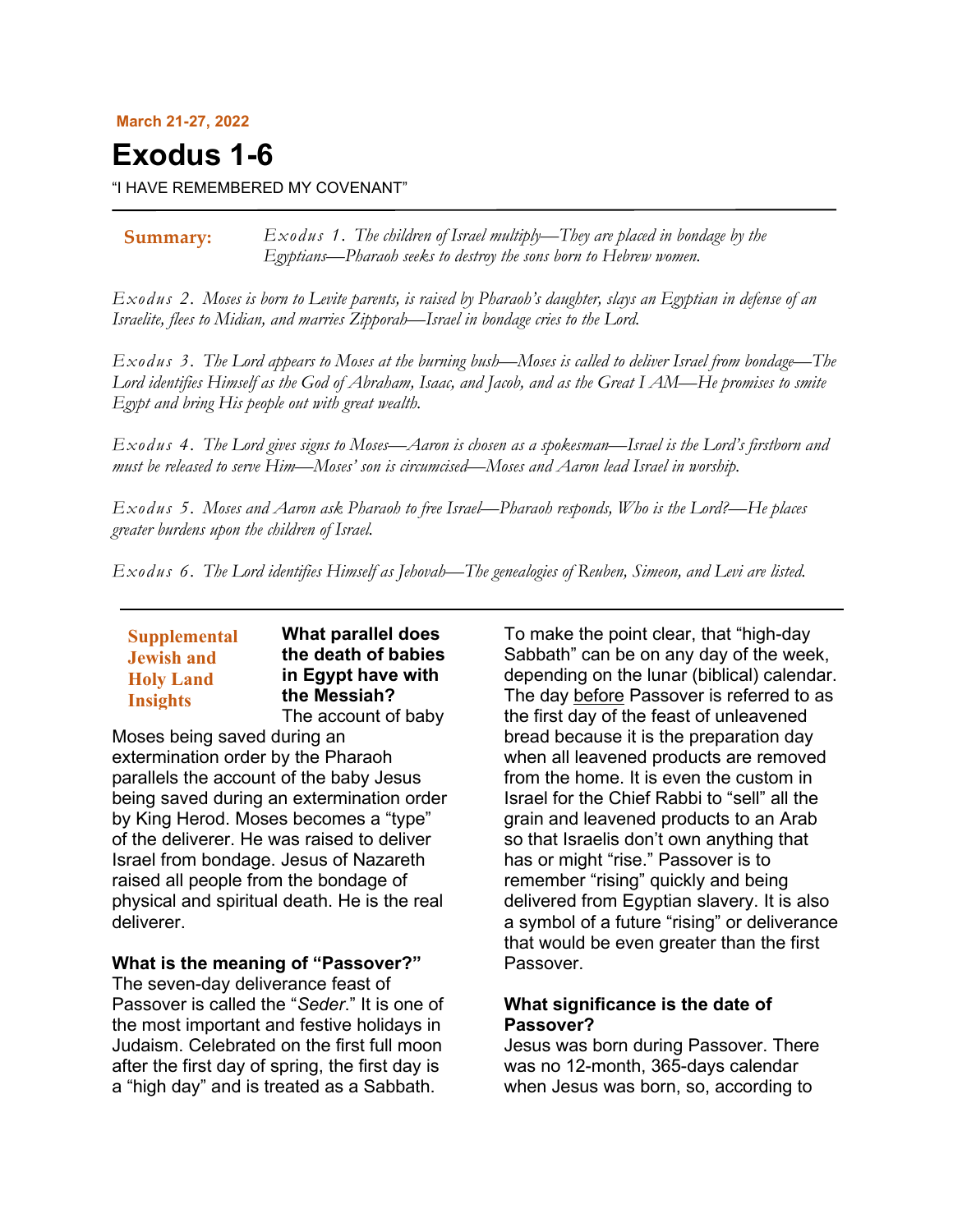the biblical calendar and because Passover always occurs at the first full moon after the first day of spring, April 6, 1830, the date the Church of Jesus Christ of Latter-day Saints was organized, leads us to look at the biblical date. It was Passover that year! ". . . being one thousand eight hundred and thirty years since the coming of our Lord and Savior Jesus Christ in the flesh . . ." **(Doctrine & Covenants 20:1)** The Deliverer was born at the season celebrating the deliverance of Israel from Egypt and celebrating an expectation of an even greater deliverance. The two deliverances are linked by a journey of time through two millennia.

## **What is the reason for a "Half-Hallel" to be sung at Passover?**

The word *Hallel* means praise, and as we celebrate the Exodus deliverance, we are reminded that the pursuing Egyptians perished as the Red Sea closed on them. We are taught not to praise the death of our enemies; they are also children of God. "The Midrash (Jewish Talmudic legends) explains that the reason we don't recite the entire Hallel on the final days of Passover is that these days commemorate the miracle of the Jews safely crossing the sea while the Egyptian army drowned. G-d Himself declared: "My creatures are drowning in the sea; it is not a time for the full expression of joy." Since the full Hallel is not said on the final days of the holiday, neither is it recited during the intermediate days (*chol hamoed*), as it is not proper that these days be more joyous than the main days of the holiday." **(https://www.chabad.org/library/article\_cdo/a id/3530453/jewish/Why-Is-Hallel-Sometimes-Whole-and-Sometimes-**

**Half.htm#footnoteRef8a3530453)** "On the first day of Passover (the first two days in the Diaspora) the *full Hallel* (full praise) prayer is recited. After that, during *hol hamo'ed,* and on the last day (or days) only part of *Hallel* (half praise) is recited. The

practice differs from *Sukkot* on which the *full Hallel* is chanted every day. The reason given is that freedom was achieved as the result of the death of many Egyptians, and therefore Israel's rejoicing is not complete." **(Encyclopedia Judaica Jr.)**

# **What heavenly expectation is anticipated at Passover?**

"The Sabbath before Passover is known as *Shabbat ha-Gadol*. Tradition connects it with the tenth of Nisan, the day on which the Israelites in Egypt set aside the lamb that they were to slaughter on the first Passover **(Exodus 12:3)**. On *Shabbat ha-Gadol*, a special *haftarah,* (reading from the Prophets) taken from the Book of Malachi and referring to the day on which Elijah the Prophet will reappear as forerunner of the great day of the Lord, is read." **(Encyclopedia Judaica Jr.)** At the Passover meal, a door is opened for Elijah, a seat is reserved for him and songs are sung in expectation of Elijah. During Passover, on April 3, 1836, while millions of Jews were going through the festive ritual of anticipating Elijah, he came to Joseph Smith the prophet in Kirtland, Ohio. "After this vision had closed, another great and glorious vision burst upon us; for Elijah the prophet, who was taken to heaven without tasting death, stood before us, and said: Behold, the time has fully come, which was spoken of by the mouth of Malachi- testifying that he [Elijah] should be sent, before the great and dreadful day of the Lord come -- To turn the hearts of the fathers to the children, and the children to the fathers, lest the whole earth be smitten with a curse -- Therefore, the keys of this dispensation are committed into your hands; and by this ye may know that the great and dreadful day of the Lord is near, even at the doors." **(Doctrine & Covenants 110:13-16)**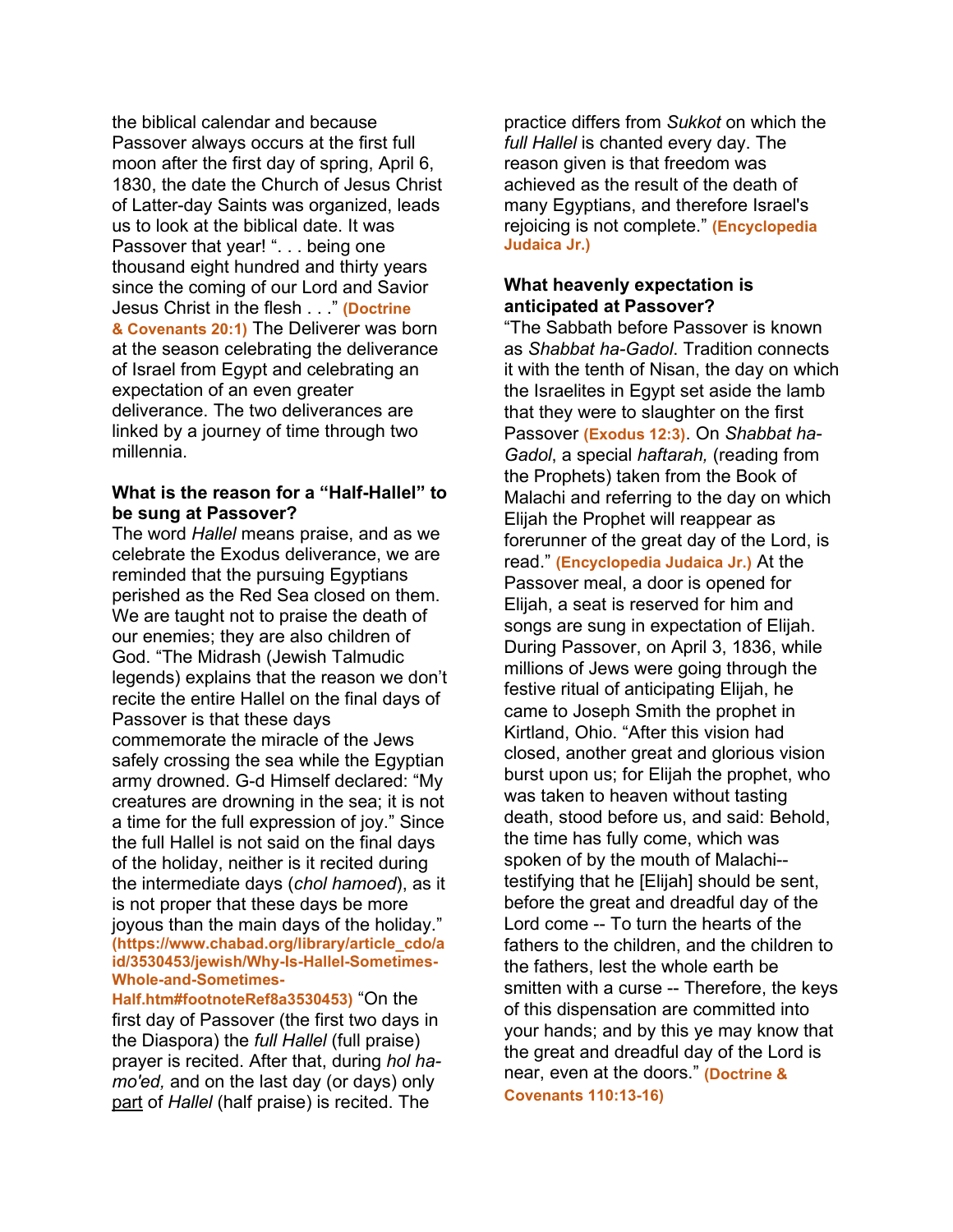# **How did the "first" and the "last" plagues include the "Alpha and Omega?"**

The Passover story includes plagues brought on the Egyptians. The first and last plague parallel miracles of the Savior. His first miracle was changing of water into new wine (better than the old) is opposite of the Egyptian's water turning to undrinkable "blood." The ten ancient plagues are mentioned in the Passover meal. (Some can be compared to modern plagues). "According to Exodus the plagues were: **1)** BLOOD. The river Nile, the main source of water for ancient Egypt, turned to blood. Its pollution was disastrous: the river stank, fish died, and the Egyptians searched desperately for fresh water. **2)** FROGS. They covered the land, and found their way into the people's homes, clothing, and food. **3)** LICE. "As thick as the dust of the earth," they attacked both man and beast. **4)** SWARMS OF FLIES, which "ruined all the land of Egypt." **5**) PESTILENCE. The livestock of the Egyptians perished from virulent diseases. 6. BOILS. They afflicted men and animals causing much discomfort. **7**) HAIL AND FIRE of such intensity that they destroyed not only plant life, but also beasts and men. **8**) LOCUSTS, so numerous that they "darkened the land," and ate every growing thing that had survived the hail. **9)** DARKNESS, a pitch darkness that lasted for three days and nights. It was so thick that the lamps lit by the Egyptians could not penetrate it. **10)** DEATH OF THE FIRSTBORN. (It was) the last and most terrible of the plagues. Every firstborn child of man and beast perished in one night at midnight. **(Encyclopedia Judaica Jr.)** The last plague symbolizes a lamb had to die so we could live. That parallels the death of the "First-born Lamb of God," and His gift of resurrection to all mankind.

# **How did the performance of the eternal ordinance of the sacrament anticipate the future?**

During the Passover meal, the master of the house will pour and bless wine (it should be "new Wine") three different times. He sips first, and then everyone else may sip. After each occurrence of wine there is a breaking and blessing of bread (unleavened) three different times. Again, each time the master blesses and eats a broken piece, then everyone else eats a piece. The remarkable exception is that at the beginning of the meal the middle of the three bread pieces is broken in two and a broken piece (largest of the two) is hidden for the children to find later in the Seder service. When it is found that piece (fourth time bread is used) is blessed, broken, and the master eats the first part, then everyone follows his example. The fourth cup of wine is then poured full (more than the previous three "sips") and the master instructs everyone to "drink all of it." The present Jewish Passover feast is in fact an annual event to remember Israel's deliverance. In a religious Jewish home, a weekly reminder of the first Passover is done with a "*Kiddush*." The master of the house always pours the wine with an appropriate blessing, sips first, followed by everyone else sipping the wine. This is followed by the "*Motzi*," he breaks a piece of bread and after the appropriate blessing, eats the first piece with everyone following his example. The prayers said include a promise that in the future another deliverance would occur greater than the first Passover.

**How does the performance of the eternal ordinance of the sacrament become a remembrance of the past?** Weekly, Latter-day saints take a "sacrament" that consists of bread that is